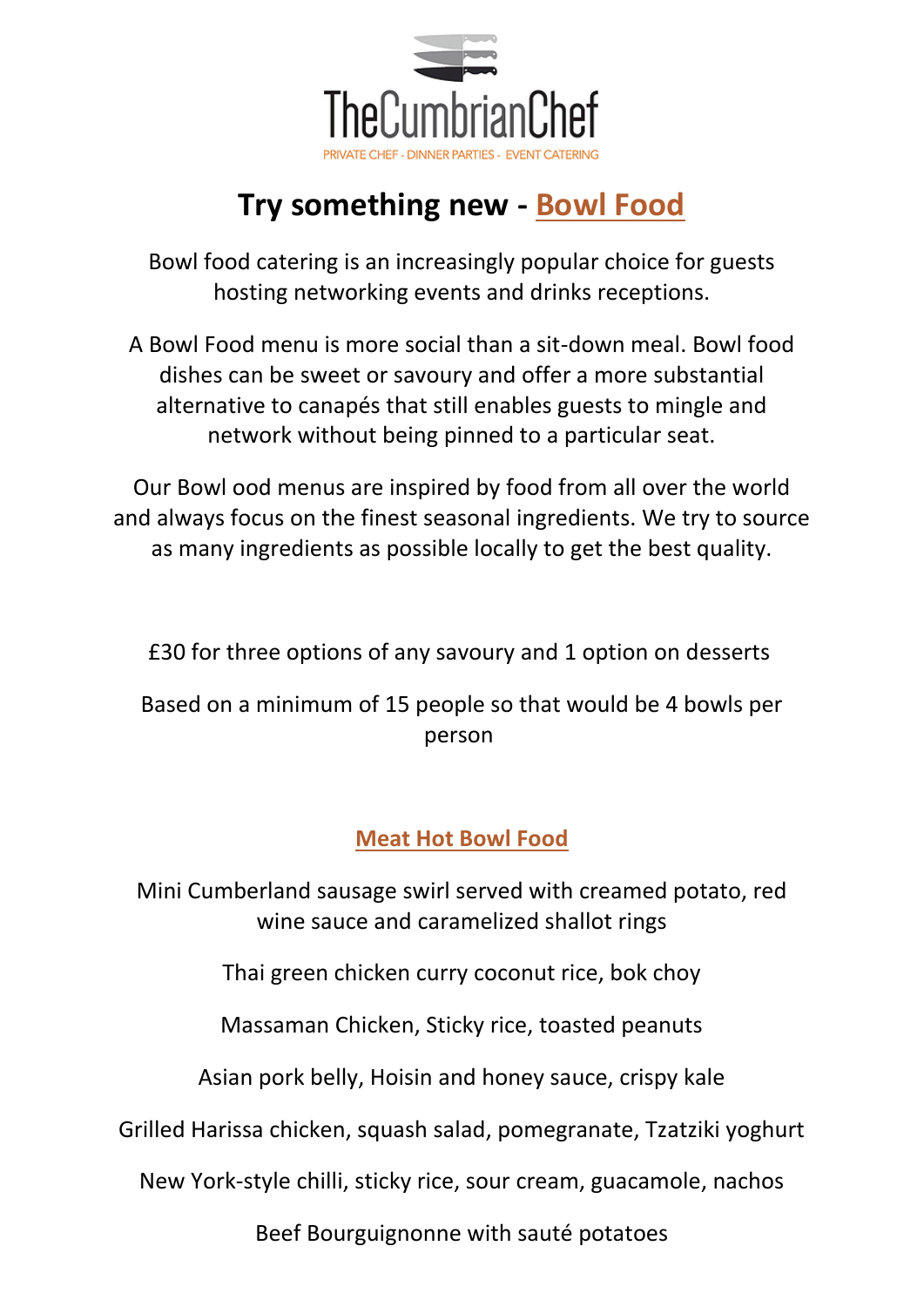**Meat Hot Bowl Food** (con't)

Lamb koftas with Tabbouleh and Tzatziki

Pulled beef brisket, horseradish mash, honey glazed rainbow carrots

Moroccan spiced Shepherd's pie sweet potato and crumbled feta

Lamb Tajine with Moroccan couscous, toasted almonds, mini flatbread

Skewers of steak with mini chips, confit cherry tomatoes and Béarnaise sauce

## **Meat cold bowl food**

Confit duck salad, sourdough toast, onion marmalade caramelised fig, endive

Bang bang chicken spiced slaw, peanuts, poppadum's

# **Fish Hot Bowl Food**

Mini Haddock beer batter and triple cooked chips

Seafood paella

Spiced crab cakes green slaw sriracha mayo

Grilled red mullet fillet with tomato peppers Piedmontese, saffron aioli

Salmon tikka, spiced sag aloo, coriander cress and lime yoghurt

Tempura sea bass, honey and soy glaze, sesame noodles

King scallops with pea puree and crispy Air-dried ham

Green Thai tiger prawns bok choi and pilaf rice

Goan fish curry sauce and pilaf rice

Lobster and salmon fish cake served with sea beet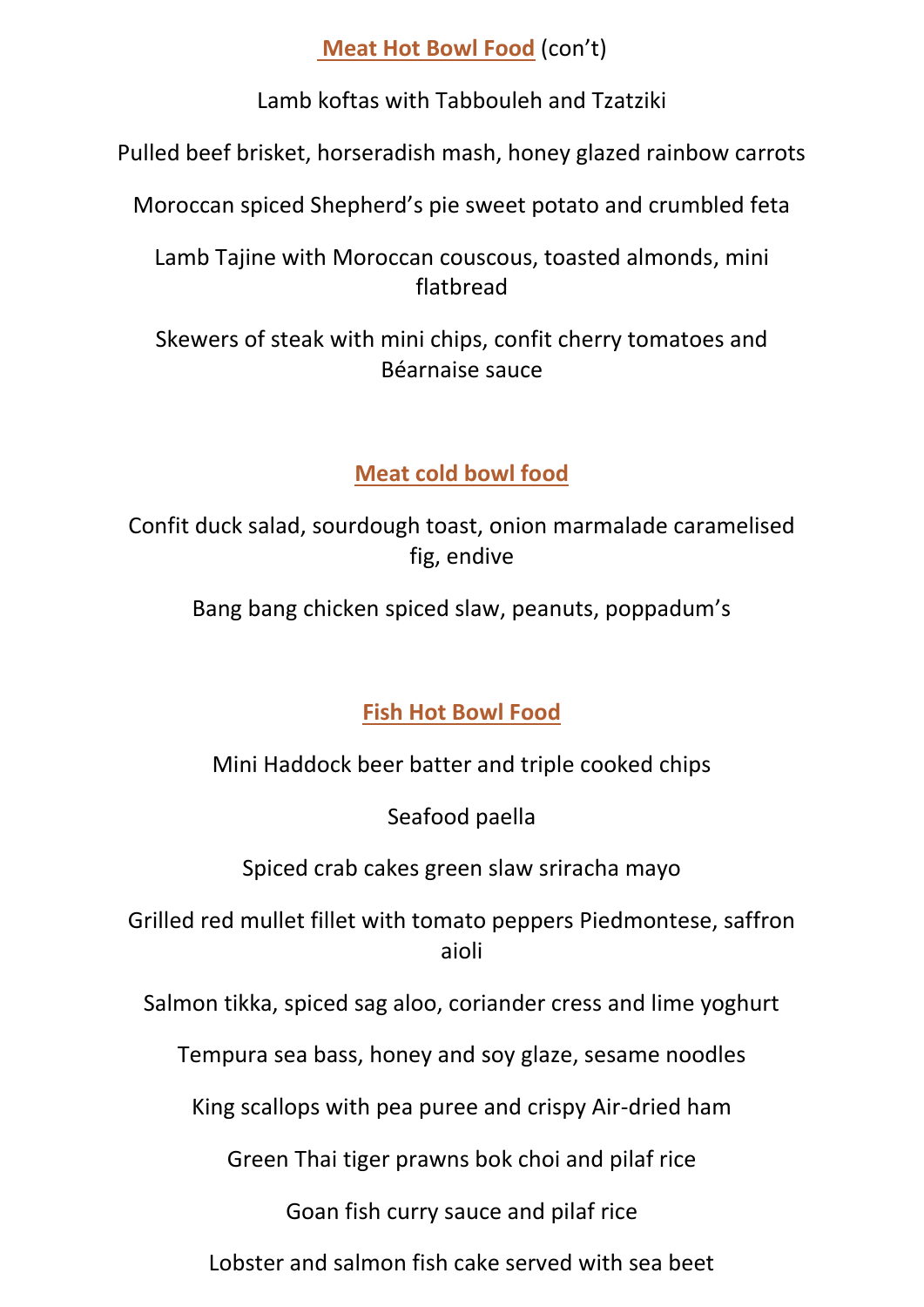#### **Fish Hot Bowl Food** (con't)

Tempura tiger prawn Wasabi mayonnaise and pink ginger

Seared salmon teriyaki served with a cannellini bean cassoulet, tempura carrot ribbons

## **Fish cold Bowl Food**

Asian shrimp salad coconut, mango, snow peas

Flaked hot smoked salmon, celeriac remoulade, crispy capers, pea shoots

Herb crusted tuna loin, courgette, slow-roasted tomatoes, pesto

Salmon beetroot gravadlax, potato salad, bloody Mary jelly, toasted onion seeds

# **Vegetarian Hot Bowl Food**

Tomato and mozzarella tortellini salsa Verdi and crispy basil leaves

Wild mushroom arancini, purple sprouting, spinach and truffles hollandaise.

Mac "N" cheese with Taleggio, cauliflower florets tomato and toasted herb crumb

Grilled Halloumi with Tabbouleh and a lime chilli dressing

Fried Asian spiced cauliflower Tahini yoghurt and Dukkha

Potato gnocchi and baby spinach with a blue cheese cream sauce, pumpkin seeds and sweet pimento peppers

Spinach and green pea risotto topped with feta cheese and pea shoots (Gluten-Free)

Thai green curry of bok choy, baby corn and chickpeas served with braised brown rice (Gluten-Free)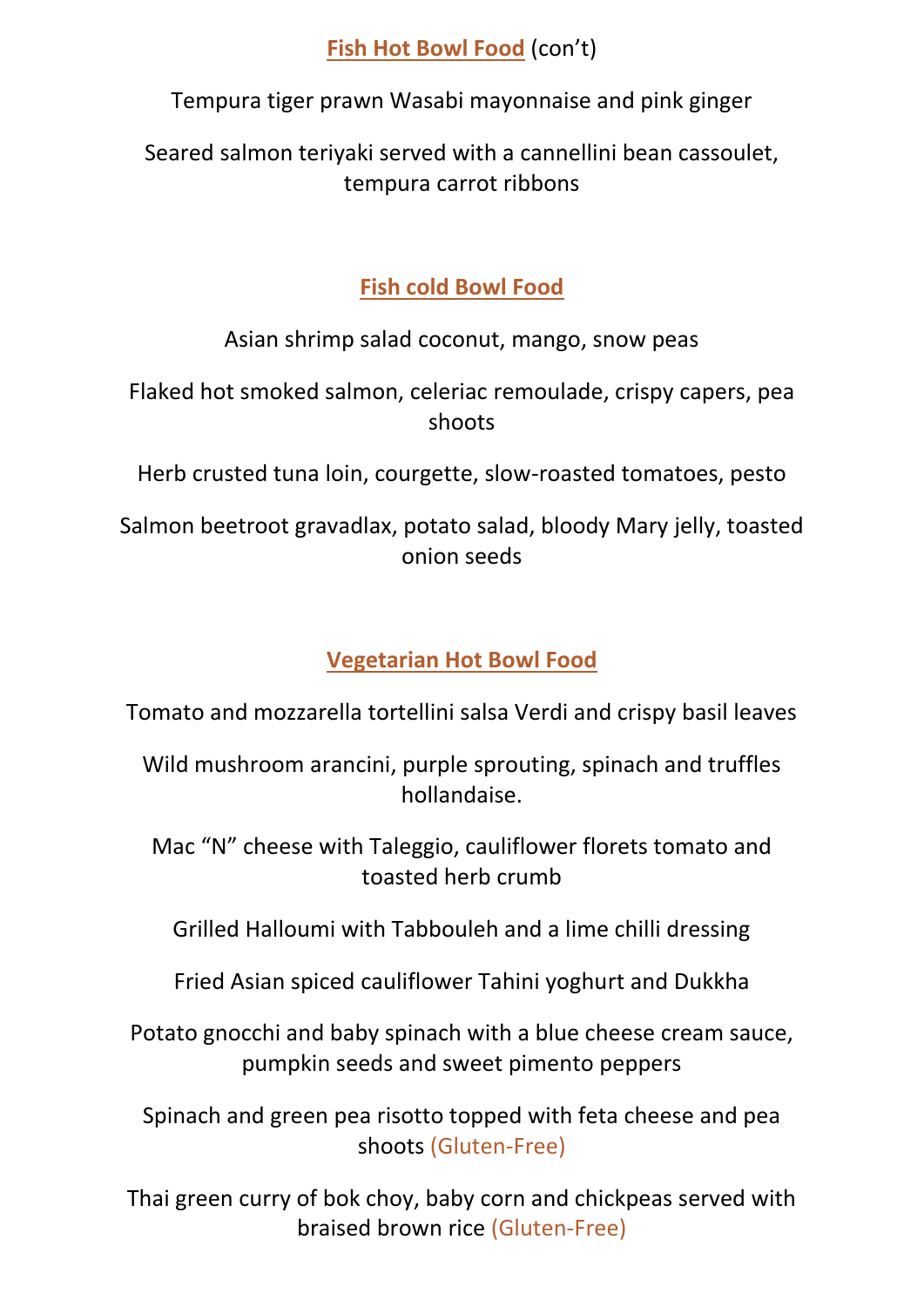#### **Vegetarian Hot Bowl Food** (con't)

Glazed goats' cheese with heritage beetroots mini capers green beans

Beetroot falafel, sour cream, guacamole, coriander cress and tortilla crisps

**Vegetarian Cold Bowl Food**

Heritage beetroot salad, candied walnuts, endive salad, whipped goats curd

Italian anti pasta, Bocconcini, caponata, olives, artichoke, focaccia

Lemon dressed shaved fennel, red chicory, watercress, hazelnuts **GF, DF, VG**

Mixed heritage beetroot salad, candied walnuts, whipped goats curd, watercress **GF**

Tabbouleh, tomato compote, pomegranate dressing **GF, DF, VG**

**Vegan Hot Bowl Food**

Chestnut mushroom and leek risotto topped with sundried tomato and chive **GF**

Mexican three-bean chilli, guacamole, tortilla crisps **GF**

Thai red vegetable curry coconut rice, boy choy **GF**

Salt and pepper oyster mushroom soy and lime, vermicelli noodle salad

Aubergine teriyaki, jasmine rice, sesame seed **GF**